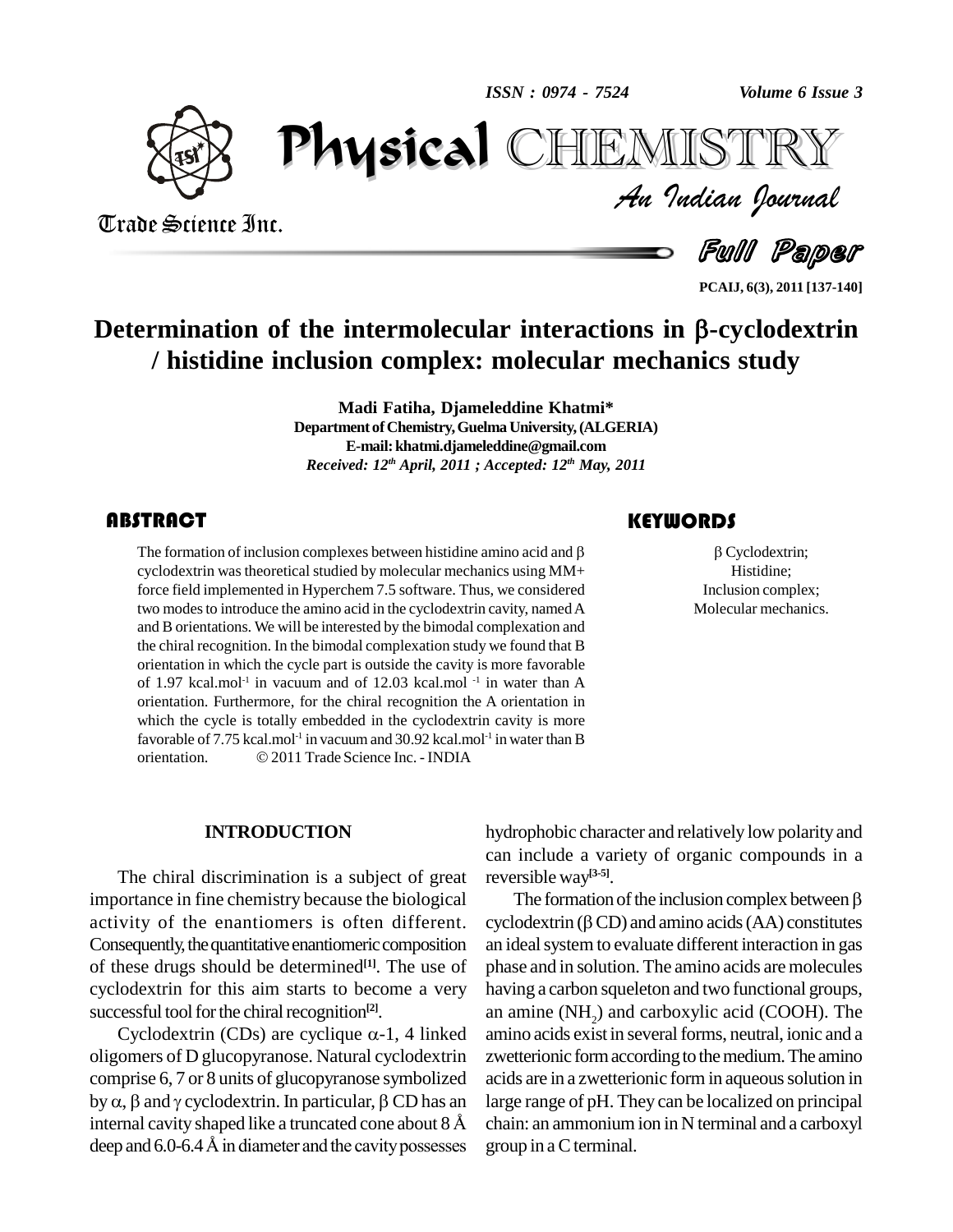# Full Paper

The two charged spice can stabilized with the solvent. The absence of solvent molecules in gas phase does not make to stabilize the charge of zwetterionic form compared to the form without separation of charge.

In the present work we have study the bimodality in the inclusion process of the amino acids in their zwetterionic forminside the cyclodextrin cavityusing molecular modelling methods in solution and the gas phase. We note that the study in the gas phase allows knowing the intrinsic interaction of AA zwetterionic in complex that could be essential to understand the interaction in solution **[6-21]**.

#### **METHODS**

and histidine molecules was made by the MM+ force field implemented in Hyperchem. The energy optimization was carried out with Polack Ribiere algorithm until energy gradient of 0.01 kcal.mole<sup>-1</sup>.

A Histidine structure in dimmer form was extract in data base implemented in Hyperchem. Then some atoms of dimmer structure were removed to leave only The one structure of Histidine with zwetterionic form.The CD structure was taken from the Cambridge present<br>uctural data base. first on<br>The  $\beta$  CD/histidine inclusion complex was obtained cavity structural data base.

The  $\beta$  CD/histidine inclusion complex was obtained<br>by placing firstly the  $\beta$  CD structure so as to coincide the centre of the cavity with the origin of the reference. Then the  $L$  or  $D$  histidine structure is placed in the origin accordingAandBorientation (Figure 1).



**Figure 1 : Docking strategy**

The structures of inclusions complexes for D and L  $\frac{E_{\text{binding}}}{E_{\text{binding}}}$ *Indians*<br>*B* orientation<br>*Indergoes* see<br>*IISTRY*<br>*<i>Indian fournal* enantiomers in A and B orientations are optimized. Theses complexes undergoes several simulated annealing in order to find the lowest energy structure of in v

Physical CHEMISTRY

each complex. The conditions of the simulated annealing are shown inTABLE 1.

**TABLE 1 :** Condition of the simulated annealing

| Time (ps) |       | Temperature $(K)$      |            |
|-----------|-------|------------------------|------------|
| Heat time | 0.01  | Starting temperature   |            |
| Run time  | 0.1   | Simulation temperature | <b>200</b> |
| Cool time | 3.0   | Final temperature      |            |
| Step time | 0.001 | Temperature step       | 20         |

**METHODS** between water and  $\beta$  CD/histidine complex. The systems are optimized with Newton Raphson algorithm<br>The determination of the interaction between  $\beta$ CD until a 0.01 kcal.mol<sup>-1</sup> energy gradient. A single point In the aim to study the explicitly effect of water<br>molecules we introduced the structures of the inclusion<br>complexes into boxes water of 17.17.17 Å dimension molecules we introduced the structures of the inclusion molecules we introduced the structures of the inclusion<br>complexes into boxes water of 17.17.17 Å dimension<br>which contains 98 water molecules with a 2.3 Å distance complexes into boxes water of 17.17.17 Å dimension<br>which contains 98 water molecules with a 2.3 Å distance<br>between water and  $\beta$  CD/histidine complex. The systems are optimized with Newton Raphson algorithm until a 0.01 kcal.mol -1 energy gradient.Asingle point calculation was determined on the complexes after having to remove all the water molecules from the box before applying the relation 1.

#### **RESULTSAND DISCUSSION**

The following nomenclature will be used in order to interpret the computational results obtained in the present work.Two orientations modes were used.The first one in which the cycle is inside of the cyclodextrin cavity is named A orientation, furthermore when the cycle is localized outside of the cyclodextrin cavity this orientation is named B.

We determined binding energies of Land D histidine/  $\beta$  CD inclusion complexes according A and B orientations. Binding energy was defined as the difference between the energy of inclusion complex and the sum of individual host and guest molecule.<br>  $\Delta E_{\text{binding}} = E_{\text{Historile-}\beta \text{ ed}} - (E_{\beta \text{ed}} + E_{\text{hstidine}})$  (1)

$$
\Delta E_{\text{binding}} = E_{\text{Historine-}\beta \text{ cd}} - (E_{\beta \text{cd}} + E_{\text{bstidine}}) \tag{1}
$$

The values of binding energy  $(kcal.mol^{-1})$  in the vacuum and in water are summarized in TABLE 2.

**TABLE2 :Binding energy (kcal.mol -1)invacuumandinwater**

|                                                                | $\mathbf{D}_{\text{his-}\beta\text{cd}}\mathbf{A}$ $\mathbf{D}_{\text{his-}\beta\text{cd}}\mathbf{B}$ $\mathbf{L}_{\text{his-}\beta\text{cd}}\mathbf{A}$ $\mathbf{L}_{\text{his-}\beta\text{cd}}\mathbf{B}$ |  |
|----------------------------------------------------------------|-------------------------------------------------------------------------------------------------------------------------------------------------------------------------------------------------------------|--|
| E <sub>binding</sub> in vacuum -135.35 -137.32 -143.19 -137.97 |                                                                                                                                                                                                             |  |
| E <sub>binding</sub> in water -213.29 -198.61 -240.56 -231.68  |                                                                                                                                                                                                             |  |

We note that the values of binding energies are all negative what shows that all the complexes are stable in vacuumand inwater.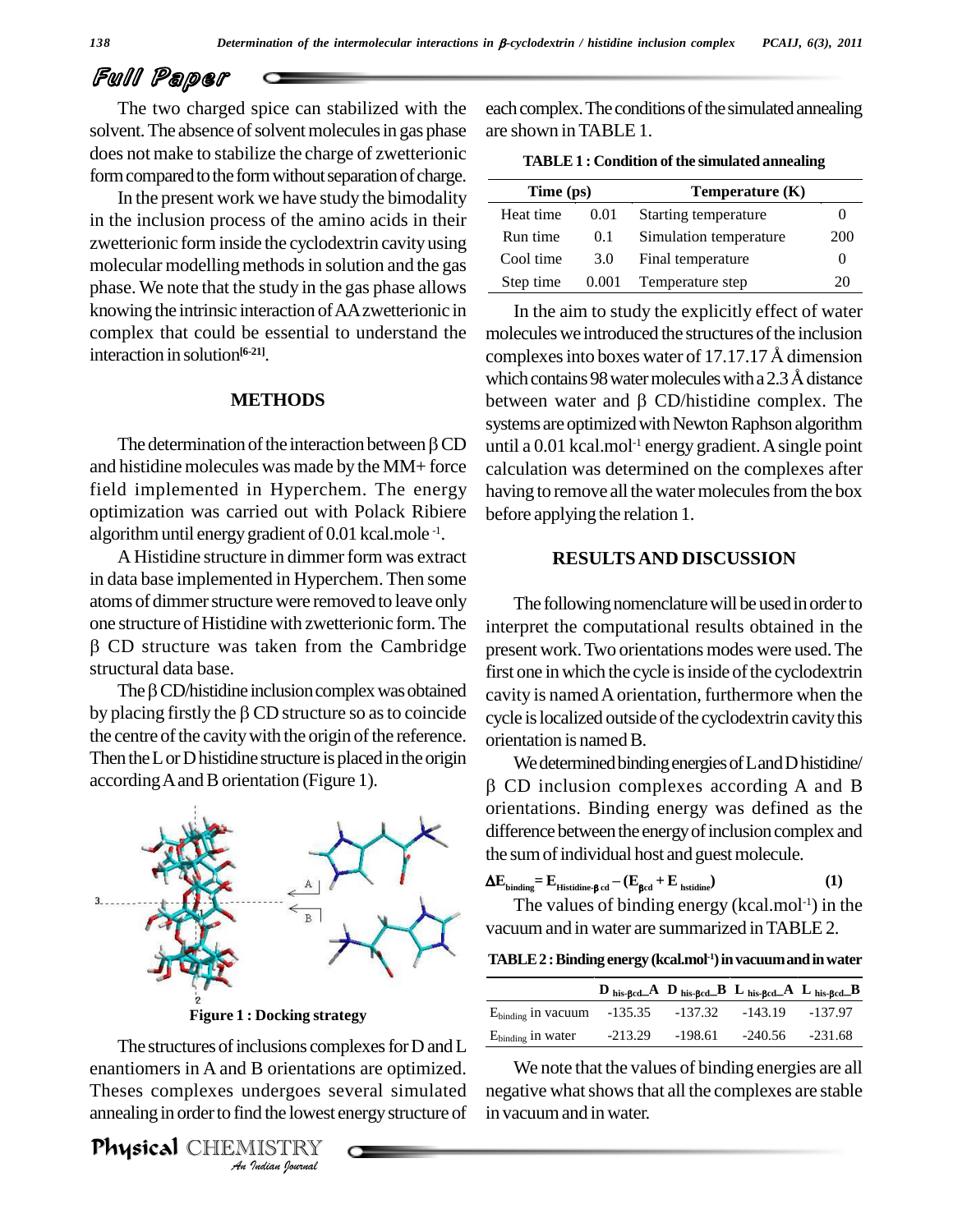|                        | $\mathbf{D}_{\text{ his-}\beta cd}$ |          | $L$ his-Bed    |         |
|------------------------|-------------------------------------|----------|----------------|---------|
|                        | $\Delta (A-B)$                      |          | $\Delta (A-B)$ |         |
|                        | vacuum                              | water    | vacuum         | water   |
| $\Delta$ bonding       | 1.76                                | $-23.97$ | $-5.71$        | 0.28    |
| $\Delta_{vdw}$         | 6.75                                | 21.25    | $-2.40$        | $-6.19$ |
| $\Delta_{\text{elec}}$ | $-6.54$                             | 12.75    | 2.89           | $-9.16$ |
|                        |                                     |          |                |         |

**TABLE3 :Energy detail in binding energy between the two orientations.**

For each structure we represented different contributions of bonding energy, vand der waals interaction and electrostatic energy, in the difference of<br>binding energies between the two orientations of D and<br>L histidine/ $\beta$  CD complex. binding energies between the two orientations of D and

L histidine/ $\beta$  CD complex.<br>The results of TABLE 3 show that the D  $_{\text{his-}\beta$ cd complex in Borientation is more favorable in vacuum of  $1.97$  kcal.mol<sup>-1</sup> and in water of 12.03 kcal.mol<sup>-1</sup>. .

An detailed inspection of the obtained geometries (Figure 2) show that in the favorable orientation the ammonium group takes position in the centre of the cavity and it establishes hydrogen bonds with glycosidic  $\overline{A}$ ammonium group takes position in the centre of the group<br>cavity and it establishes hydrogen bonds with glycosidic A<br>oxygen's while the carboxyl group and the cycle are that the keeped on the wider part of the cyclodextrin cavity. We noted that hydrogen bonds are observed between the oxygen of the carboxyl group and the secondary hydrogen of cyclodextrin.

However, in A orientation, we observed a total inclusion of the cycle while the ammonium group is includes partially in the cyclodextrin cavity with the establishment of one hydrogen bond with a secondary oxygen of the  $\beta$  CD. The carboxyl group is located on the wider part of cyclodextrin cavity.



**Figure 2 : Geometrical structure of more stable inclusion complexes.**

This preference between the two orientations of D his-Bed complex can be explained by the establishment of more significant number of hydrogen bonds in B than A orientation.

In the  $L_{\text{his-Red}}$  complex, A orientation is more favorable in the vacuumof 5.22 kcal.mol -1 and in water of 15.97 kcal.mol<sup>-1</sup>. As we can see in the favorable orientation the cycle is totally embedded in the cyclodextrin cavity while the ammonium group is partially included and one of its hydrogen establishes hydrogen bond with glycosidic oxygen.The carboxyl group remains outside the cavity and one oxygen atom establishes hydrogen bond with secondary hydrogen. However in the unfavourable orientationwe distinguish the ammoniumgroup inside the cavityand one hydrogen atomestablishes hydrogen bond with primary oxygen of  $\beta$  cyclodextrin. The cycle and the carboxyl group remain on the wider part of the cyclodextrin cavity. In this orientation several hydrogen bonds are established between oxygen of the carboxyl group and secondaryhydrogen. binding 1.97 12.03 -5.22 -15.07 the a

> According to these observations we can estimate that the hydrogen bond between hydrogen atom of the ammonium group and oxygen's glycosidic, presents only in the favorable orientation, played apparently a determining role in the stability of the complex and ensures a better adaptation of the invited molecule in the cyclodextrin cavity. ures a better adaptation of the invited molecule in<br>cyclodextrin cavity.<br>The enantiomeric recognition ( $\Delta E_{CR}$ ) are exhibited

in TABLE 2, there are computed from the energy In TABLE 2, there are computed from the energy<br>difference of their inclusion complexes,  $D_{\text{his-}\beta \text{cd}}$  and  $L_{\text{his-}}$ 

$$
\beta cd^{\bullet}
$$

$$
\Delta E_{CR} = E_{D \text{ his-}\beta cd} - E_{L \text{ his-}\beta cd} \tag{2}
$$
\nWhere  $E_{D \text{ his-}\beta cd}$  and  $E_{L \text{ his-}\beta cd}$  are the energies of corresponding

D and L histidine cyclodextrin complex.

**TABLE 4 : Chiral recognition (E<sub>CR</sub>) and energetic detail in**<br> **kcal.mol<sup>-1</sup>. A** orientation **orientation kcal.mol -1 .** ÷,

|                        | A orientation                                           |       | <b>B</b> orientation                                    |          |
|------------------------|---------------------------------------------------------|-------|---------------------------------------------------------|----------|
|                        | $\Delta$ (D <sub>his-Bcd</sub> - L <sub>his-Bcd</sub> ) |       | $\Delta$ (D <sub>his-Bed</sub> – L <sub>his-Bed</sub> ) |          |
|                        | Vacuum                                                  | Water | Vacuum                                                  | water    |
| $\Delta$ bonding       | 4.44                                                    | 15.98 | 2.70                                                    | 11.74    |
| $\Delta_{\text{vdw}}$  | 0.94                                                    | 0.24  | $-8.62$                                                 | $-21.74$ |
| $\Delta_{\text{elec}}$ | 2.36                                                    | 14.71 | 5.92                                                    | $-2.74$  |
| $\Delta E_{\rm CR}$    | 7.84                                                    | 30.92 | 0.65                                                    | $-12.74$ |

-2.74<br><u>Indian</u><br>**Indian** has<br>**INSTRY**<br>*Indian fournal* Concerning the chiral recognition, A orientation has a better recognition in the vacuum and the energy